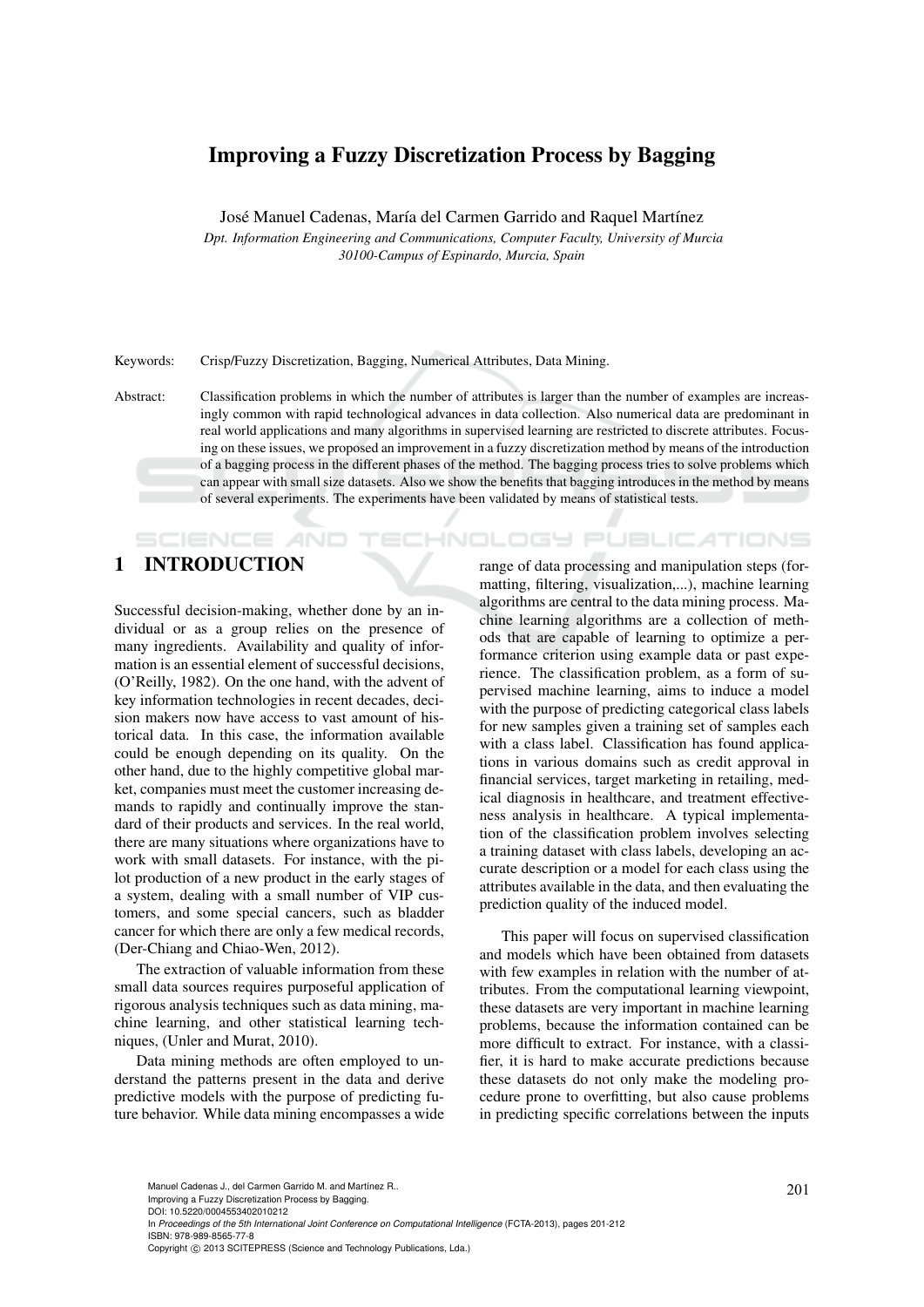and outputs, (Der-Chiang and Chiao-Wen, 2012). For that reasons, this paper focus on these kind of datasets because all of the commonly used classifiers can suffer from the curse of dimensionality.

While an exact relationship between the probability of misclassification, the number of training examples, the number of attributes and the true parameters of the class-conditional densities is very difficult to establish, some guidelines have been suggested regarding the ratio of the sample size to dimensionality, (Jain, 2000).

As a general rule, a minimum number of 10 *·*  $|A| \cdot |C|$  training examples is required for a  $|A|$ dimensionality classification problem of *|C|* classes, (Jain, 2000). Following this rule, when datasets have few examples (hereafter called small size datasets), we should take into account in the learning algorithm some measure in order to build better models to get good accuracy in classification.

In this paper we focus on discretization of numerical attributes in small size datasets. The discretization of numerical attributes is a crucial step in machine learning problems since there are classifiers that cannot deal with numerical attributes, and there are other classifiers that exhibit better performance when these attributes are discretized, since discretization reduces the number of numerical attribute values, enabling faster and more accurate learning (Antonelli et al., 2011).

More specifically we propose the introduction of a measure in the discretization method presented in (Cadenas et al., 2012b), OFP CLASS, that allows it to get good accuracy in classification when it deals with small size datasets. This measure is based on the use of bagging in order to improve the stability and accuracy of the discretization process. Bagging is a special case of the model averaging approach. We have called the resulting method BAGOFP CLASS.

This paper is organized as follows. First, in Section 2, we describe some of the different methods reported in literature to discretize numerical attributes highlighting the fulfilling degree of the rule. Next, in Section 3, we describe the BAGOFP CLASS discretization method. Then, in Section 4, we present some experimental results illustrating the performance of BAGOFP CLASS method. Finally, in Section 5 remarks and conclusions are presented.

#### 2 RELATED WORKS

There are some classification algorithms which can only take nominal data as inputs and some of them need to discretize numerical data into nominal data before the learning process. Therefore, discretization is needed as a pre-processing step to partition each numerical attribute into a finite set of adjacent distinct intervals/items. A good discretization algorithm should not only characterize the original data to produce a concise summarization, but also help the classification performance (Zhu et al., 2011).

Discretization algorithms can be categorized from different viewpoints depending on the measure that is being focused on. If the class label is used to build partitions, the discretization methods can be categorized into two ways, namely unsupervised and supervised. With the focus on the kind of logic, discretization algorithms can be categorized into fuzzy discretization and crisp discretization. On the one hand, when the fuzzy logic is used, we can create fuzzy partitions where a value can belong to more than one partition. On the other hand, when the classical logic is used, we create crisp partitions where a value can only belong to one partition. Furthermore, discretization methods can be classified taking into account the kind of measure that it is used or the way that the partitions are created.

In this section, we focus on how several discretization methods consider the management of small size datasets explicitly. From this viewpoint, there are methods that build partitions taking into account the possible problems that datasets with few examples can induce in the discretization process and later in loss of accuracy.

However, there are methods which are not specific for small size datasets but get good precision for this kind of datasets.

For instance, in (Armengol and García-Cerdana, 2012) a method, called ε-procedure, that constructs crisp partitions on the range of an attribute taking numerical values is proposed. These partitions can be seen as refinements of the ones given by the expert or the ones given by a standard discretization method. Moreover, the method can be seen as "similar" to the fuzzy discretization methods since the ε-procedure takes into account the neighborhood of the thresholds given by the crisp discretization methods.

Another method that does not specify anything about managing small size datasets is proposed in (Zhu et al., 2011), where a novel and effective supervised discretization algorithm based on correlation maximization is proposed by using multiple correspondence analysis. For each numerical attribute, the candidate cut point that maximizes the correlation between attribute intervals and classes is selected as the first cut point, then this strategy is carried out in the left and right intervals recursively to further partition the intervals.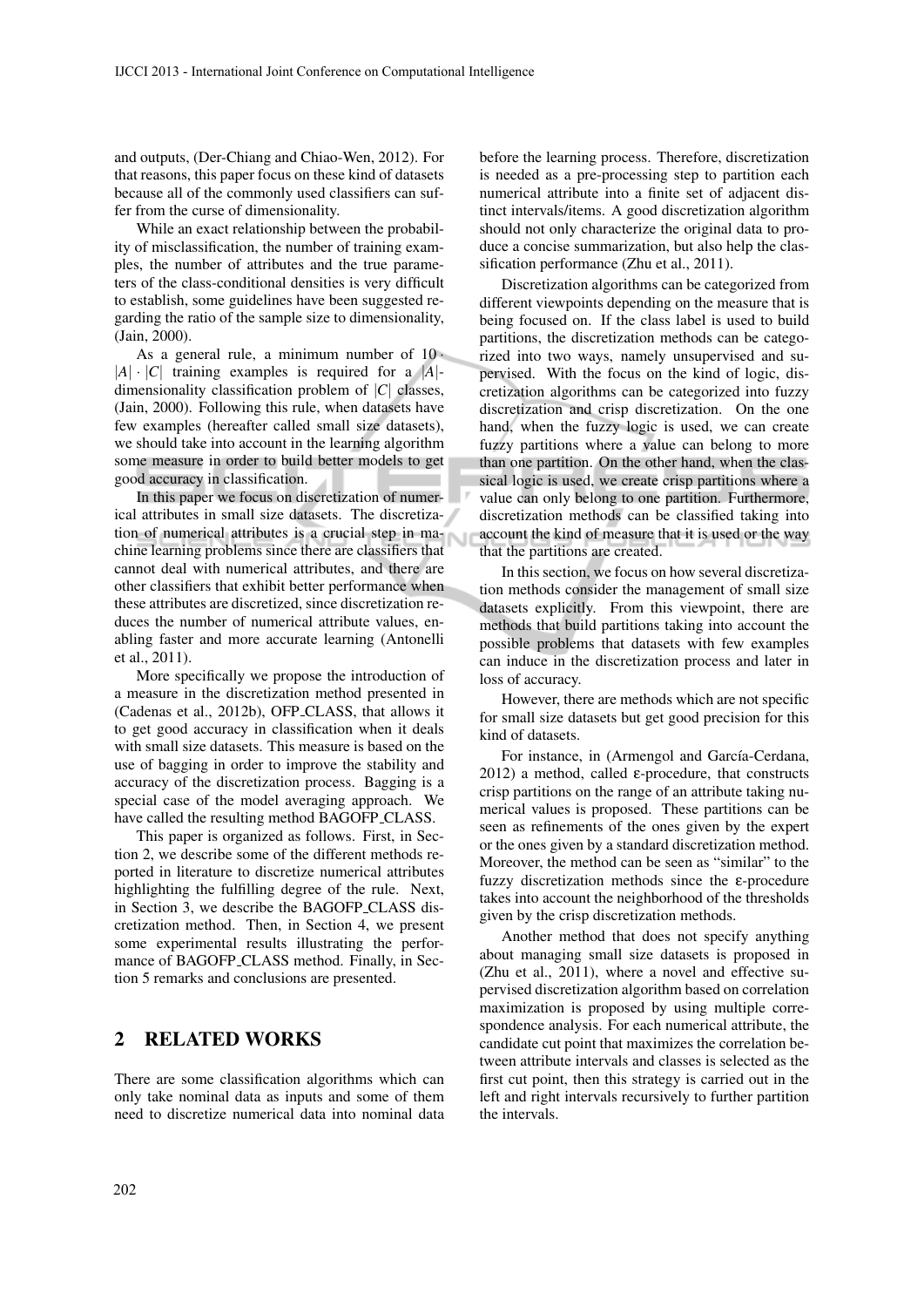As a last instance for discretization methods which do not consider small size datasets, in (Wang et al., 2012) the discretization quality is improved by increasing the certainty degree of a decision table in terms of deterministic attribute relationship, which is revealed by the positive domain ratio in rough set theory. Furthermore, they take into account both the decrement of uncertainty level and increment of certainty degree to induce a Coupled Discretization algorithm. This algorithm selects the best cut point according to the importance function composed of the information entropy and positive domain ratio in each run. The algorithm builds crisp partitions because it is focused on classical logic.

In contrast to the methods which do not consider the problems of small size datasets, in literature there are some methods that explicitly work with this kind of datasets. . . .

So, in (Qureshi and Zighed, 2009) a novel soft decision tree method that uses soft of fuzzy discretization instead of traditional crisp cuts is proposed. They take into account the dataset size and use a resampling based technique to generate soft discretization points. They use a fuzzy decision tree and an ordinary bootstrap as a method for resampling. Bootstrap allows them to get global partitions and a better estimation toward the entire population.

In (Der-Chiang et al., 2012), a trend-diffusion and tree-structure based approach, which is called a tree structure based trend diffusion (TTD) procedure, specifically designed for small datasets in manufacturing problems has been proposed. In the first phase of the proposed procedure, TTD is employed to estimate the possible value bounds, and then uses a heuristic mechanism to fill values within the bounds to form a new training set. In the second phase, the M5' model tree is adopted (Wang and Witten, 1997) as the modeling tool to concretely represent the knowledge. In this second phase it is necessary to discretize data for the tree. The discretization process should be repeated whenever each branching process of M5' begins. This repetition is a special treatment to deal with small datasets. In this case, the method works with small datasets (microarrays), although, they do not apply the technique for small datasets explicitly.

Typical datasets which have few examples are the microarrays datasets. In (Kianmehr et al., 2010) this kind of data is used. That paper presents a novel classification approach that integrates fuzzy class association rules and support vector machines. Also, a fuzzy discretization technique based on fuzzy c-means clustering algorithm is employed to transform the training set, particularly quantitative attributes, to a format appropriate for association rule mining. A hill-climbing procedure is adapted for automatic thresholds adjustment and fuzzy class association rules are mined accordingly. The compatibility between the generated rules and fuzzy patterns is considered to construct a set of attribute vectors, which are used to generate a classifier.

Another paper which deal with biology issue (microarray time series datasets) is presented in (Dimitrova and Vera-Licona, 2010). In that paper a new algorithm, called SSD, is introduced. SSD is especially designed for short time series data and is capable of determining the optimal number of discretization states. An important characteristic of such time series is the relatively small number of data points (typically no more than ten). A graph-theoretic clustering method is employed to perform the discretization and an information-theoretic technique to minimize loss of information content. One of the most useful characteristic of that method is the determination of an optimal number of discrete states that is most appropriate for the data.

It is notable that some of the above methods use some kind of repetitions to manage small size datasets. This approach is also used in other types of machine learning algorithms to manage small size datasets such as in (Liu et al., 2004) to attribute selection or in (Zararsiz et al., 2012) to classify. Following this line, a bagging method is used, in order to emulate the repetitions that others methods use.

Bagging was proposed by Breiman in (Breiman, 1996a), and is based on bootstrapping and aggregating concepts, so it incorporates the benefits of both approaches. Bagging uses the same training set multiple times, and has been shown to outperform a single classifier trained from the training set (Breiman, 1996a).

In bagging, the training set is randomly sampled *k* times with replacement, producing *k* training sets with sizes equal to the original training set. Since the original set is sampled with replacement, some training instances are repeated in the new training sets, and some are not present at all. Bagging has several advantages. First, because different classifiers make different errors, combining multiple classifiers generally leads to superior performance when compared to a single classifier, and thus it is more noise tolerant. Second, bagging can be computationally efficient in training because it can be implemented in a parallel or distributed way. Finally, bagging is able to maintain the class distribution of the training set.

In the next section, we are going to describe the BAGOFP CLASS method which also obtains good results when discretizing numerical attributes of small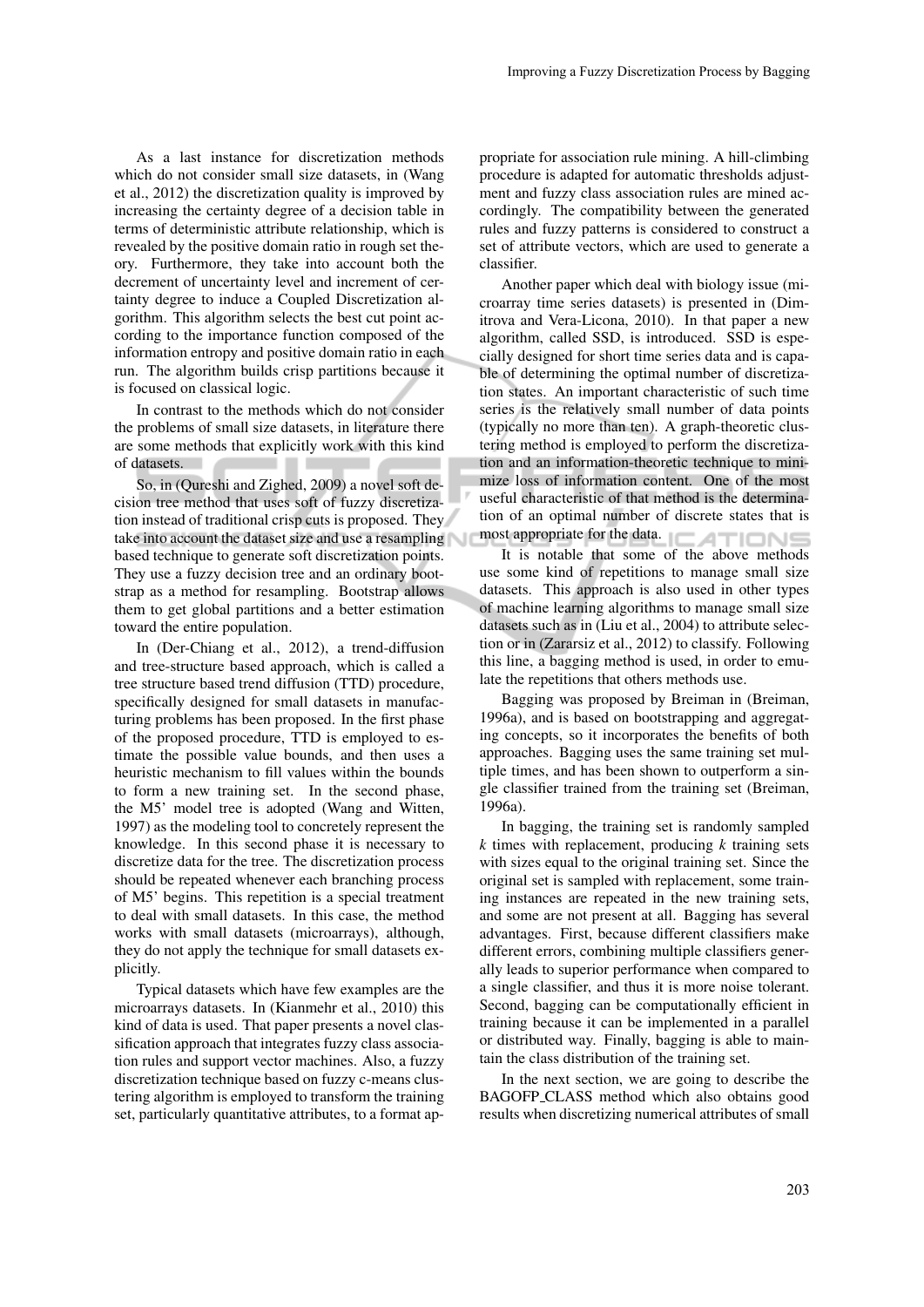size datasets.

# 3 BAGOFP CLASS: DISCRETIZING BY BAGGING

In this section we are going to present the BAGOFP CLASS method so that this method gets better fuzzy partition than OFP CLASS method (Cadenas et al., 2012b) when it works with datasets which do not verify the rule commented in Section 1. This rule states that datasets should have more examples than  $10 \cdot |A| \cdot |C|$ , where  $|A|$  is the number of attributes that describe each example and  $|C|$  is the number of different values of the class attribute.

Following the methodology of OFP CLASS (Cadenas et al., 2012b), BAGOFP CLASS is composed of two phases. The former uses a fuzzy decision tree in order to find possible cut points to create the partitions. The latter takes as input the cut points of the first phase to optimize and to build the final fuzzy partitions by means of a genetic algorithm. It should be noted that if the second phase is not carry out, with the cut points it could be possible to construct intervals and crisp partitions would be obtained for the attributes instead of fuzzy partitions.

The use of bagging in OFP CLASS method is motivated by the fact that bagging can give substantial gains in accuracy when the classification method used is unstable. If perturbing the learning set can cause significant changes in the classifier constructed, the bagging can improve accuracy (Breiman, 1996a). Instability was studied in (Breiman, 1996b) where it was pointed out that neural nets, classification and regression trees, and subset selection in linear regression were unstable. The result, both experimental and theoretical, is that bagging can push a good but unstable procedure a significant step towards optimality.

In addition, instability of decision trees can be increased by using small size datasets because in a decision tree when a node is split, the attribute with higher information gain is selected. When the number of examples is small relative to the number of the attributes, the probability that redundant attributes exist is increased. In this way, there will be several attributes that have the same information gain and the selection of one of them is random. With a certain probability, the unselected attributes are not partitioned and, therefore, these attributes might not be part of the final partition generated by the decision tree. When a bagging process is introduced, the probability that these attributes can be part of the final partition is increased. In this situation, the method will work with different bagging of the dataset. By repeating the process, the selection of other attributes is allowed.

Therefore, since the first phase of the algorithm is based on decision trees, can be improved with the use of bagging obtaining a better partitioning from the set of decision trees generated and enabling that a greater number of attributes to be part of the partition when the information gain of various attributes is the same. The second phase of the algorithm is responsible for selecting the most relevant attributes for classification.

On the other hand, the genetic algorithm in the second phase of the OFP CLASS method, uses a fitness function which tries to find the best set of partitions to divide the examples with respect to the class attribute. Again, the second phase of OFP CLASS method can be improved with a bagging process with the motivation of reducing variability in the partitioning results via averaging. The fitness function is modified in order to obtain a better value for those partitions (individuals) with better average performance when we using a bagging of the dataset. Also with bagging the genetic algorithm studies different region of the searching space and it can get more global fuzzy partitions.

Therefore, we will introduce a bagging process into the two phases of BAGOFP CLASS method: 1) in the construction of the decision tree which generates the cut points of the first phase, and 2) in the fitness function that will be used in the genetic algorithm of the second phase.

The fuzzy partitions created with BAGOFP CLASS have the same characteristics as the fuzzy partitions created with the OFP CLASS method. This means that the domain of each numerical attribute is partitioned in trapezoidal fuzzy sets and the partitions are:

- *•* Completeness (no point in the domain is outside the fuzzy partition), and
- Strong (it verifies that  $\forall x \in \Omega_i$ ,  $\sum_{f=1}^{F_i} \mu_{B_f}(x) = 1$ where  $B_1, \ldots, B_{F_i}$  are the  $F_i$  fuzzy sets for the partition of the *i* numerical attribute with  $Ω<sub>i</sub>$  domain and  $\mu_{B_f}(x)$  are its functions membership).

The domain of each *i* numerical attribute is partitioned in trapezoidal fuzzy sets and the membership functions  $B_1, B_2, \ldots, B_{F_i}$  are calculated in the following way:

$$
\mu_{B_1}(x) = \begin{cases} 1 & b_{11} \leq x \leq b_{12} \\ \frac{(b_{13}-x)}{(b_{13}-b_{12})} & b_{12} \leq x \leq b_{13} \\ 0 & b_{13} \leq x \end{cases};
$$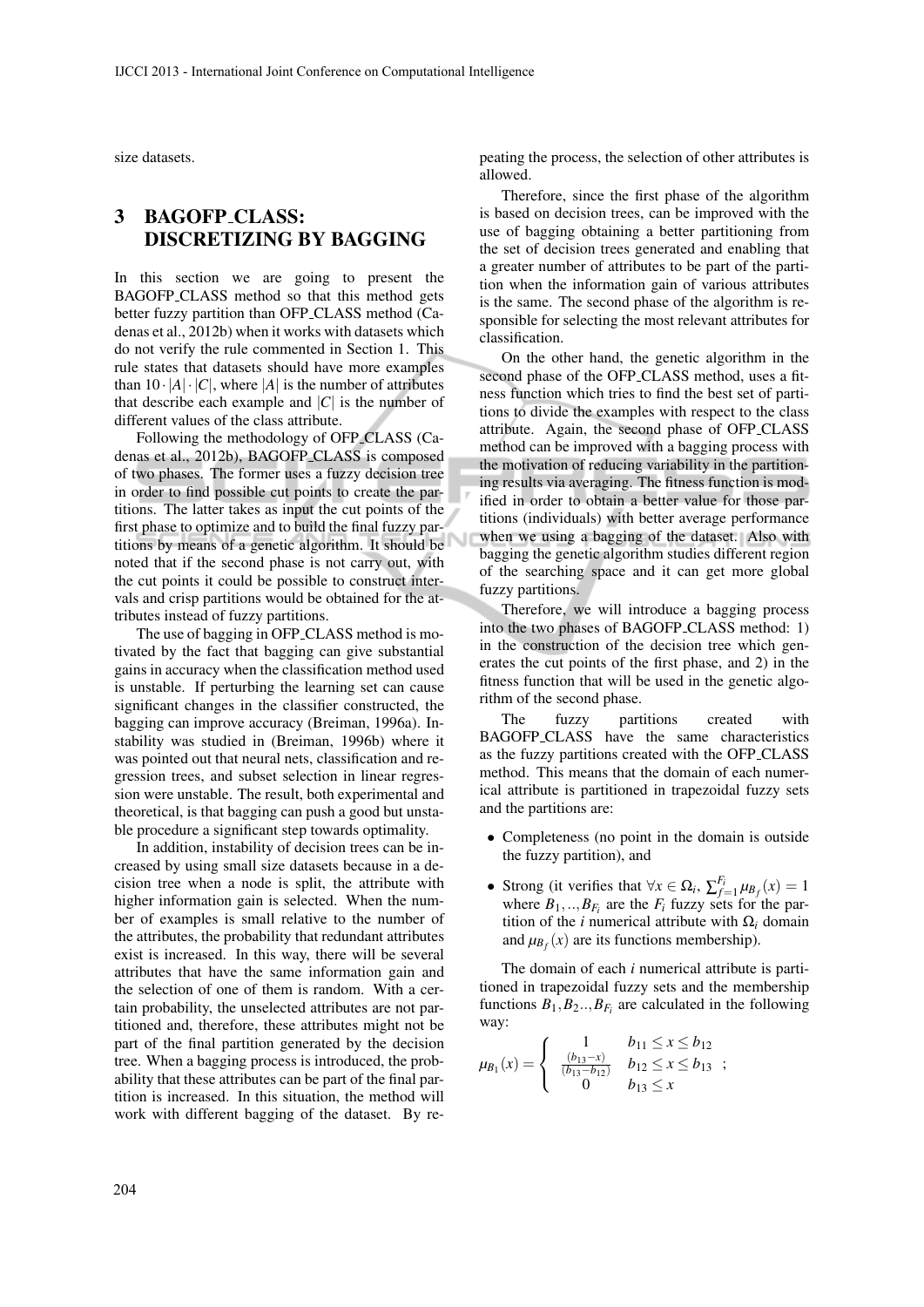$$
\mu_{B_2}(x) = \begin{cases}\n0 & x \leq b_{12} \\
\frac{(x - b_{12})}{(b_{13} - b_{12})} & b_{12} \leq x \leq b_{13} \\
1 & b_{13} \leq x \leq b_{23} \\
\frac{(b_{24} - x)}{(b_{24} - b_{23})} & b_{23} \leq x \leq b_{24} \\
0 & b_{24} \leq x\n\end{cases}
$$
...

$$
\mu_{B_{F_i}}(x) = \begin{cases}\n0 & x \le b_{(F_i-1)3} \\
\frac{(x - b_{(F_i-1)3})}{(b_{(F_i-1)4} - b_{(F_i-1)3})} & b_{(F_i-1)3} \le x \le b_{(F_i-1)4} \\
1 & b_{F_i3} \le x\n\end{cases}
$$

In the next subsection, we are going to detail the two phases of the BAGOFP CLASS method and we are going to highlight the more important changes regarding the OFP CLASS method. Figure 1 shows, in an illustrative way, the whole process of BAGOFP CLASS method.



Figure 1: BAGOFP CLASS method.

#### 3.1 First Phase: Cut Points

The first phase of BAGOFP CLASS uses a fuzzy decision tree as base method to search the possible cut points to build the fuzzy partitions, but unlike of OFP CLASS method, the input dataset to this fuzzy decision tree is each dataset obtained by performing a bagging process over the original dataset.

The kind of values, with which this fuzzy decision tree can work, are nominal attributes, numerical discretized attributes by means of a fuzzy partition, nondiscretized numerical attributes described with crisp values, interval and fuzzy values and furthermore it allows the existence of missing values in all of them. The fuzzy decision tree behavior changes depending on the kind of attribute that is analyzed by the tree in order to find the best of them to divide a node.

On the one hand, when the attribute is numerical and does not have partitions available, the process to follow is similar to the decision tree C4.5 process. The thresholds selected in each node of the tree for these attributes will be the cut points that delimit the intervals. On the other hand, for the other kind of attributes, the methodology followed is the same as the fuzzy decision tree presented in (Cadenas et al., 2012b). During the rest of the process the method behavior is the same for both discretize attributes and non-discretized attributes. The procedure of building the fuzzy decision tree has a priority tail which is used to arrange tree nodes depending on the number of examples each one has. The reason for incorporating the priority tail is that the nodes with more examples are analized first because these nodes will have more information than those with less examples.

Comparing the new method with the OFP CLASS method, the main difference between them is that for datasets which do not have  $10 \cdot |A| \cdot |C|$  training examples, the cut points obtained by OFP CLASS are not rich enough in information to provide a good partition, because these cut points are too specific and partitions obtained are not global. In order to prevent getting cut points so specific and more attributed can be discretized, the input to the fuzzy decision tree in BAGOFP CLASS is a bagging obtained from the whole dataset.

It must be remembered that in the bagging process, it is possible that a cut point may appear several times. In this case the cut point will be included once.

Algorithm 1 describes all the process to get all possible cut points.

All the cut points obtained after the first phase are introduced as input in the second phase in order to build optimal fuzzy partitions.

### 3.2 Second Phase: Building Fuzzy **Partitions**

In the second phase of the method, we are going to use a genetic algorithm to get the fuzzy sets that make up the partitioning of non-discretized attributes. We have decided to use a genetic algorithm, because these algorithms are very powerful and robust, as in most cases they can successfully deal with an infinity of problems from very diverse areas and specifically in Data Mining. These algorithms are normally used in problems without specialized techniques or even in those problems where a technique does exist, but is combined with a genetic algorithm to obtain hybrid algorithms that improve results (Cox, 2005).

In this section we briefly describe the several elements which compose the algorithm. We focus on those that characterizing the BAGOFP CLASS method. For remaining elements originating from the OFP CLASS method a more detailed description can be found in (Cadenas et al., 2012b).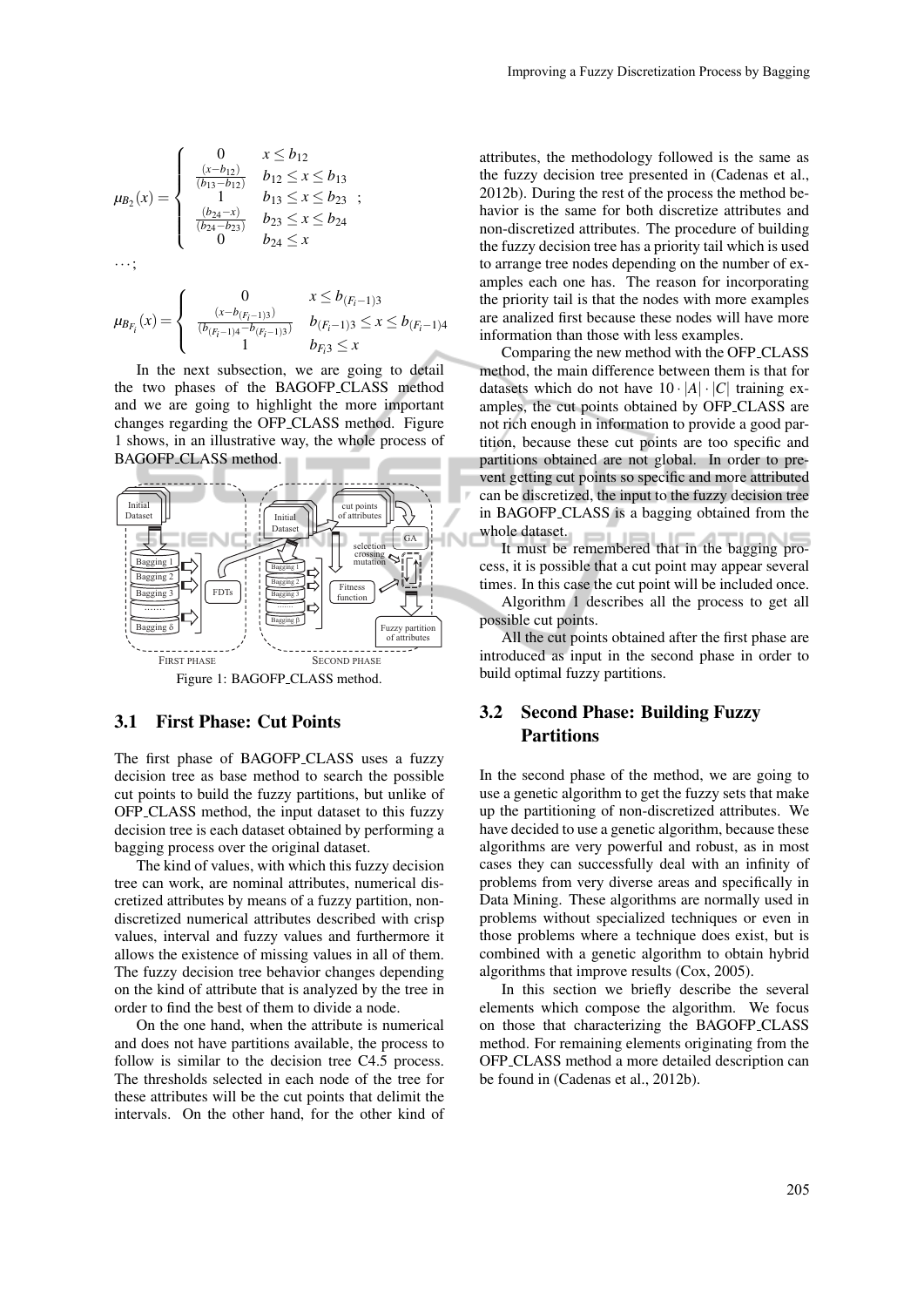#### Algorithm 1: Getting Cut points.

FindingCutPoints(*in* : *E*; *out* : *Cut points*) begin

- *•* Initialize the set of cut points to each numerical attribute *k* to empty:  $CPS_k = \emptyset$
- *•* Initialize bagging size δ.
- *•* For j=1 to δ
	- 1. Obtain the dataset  $BA_i$  consisting of  $|E|$  examples selected from *E* randomly and with replacement.
	- 2. Obtain a fuzzy decision tree from *BA<sup>j</sup>* :
		- Start at the root node, which is placed in the initially empty priority tail. Initially, in the root node the set of examples *BA<sup>j</sup>* with an initial weight are found.
	- Extract the first node from the priority tail.
	- Select the best attribute to split this node using information gain, which is explained in detail in (Cadenas et al., 2012b), as the criterion.
	- Having selected the attribute to expand node, all the descendants generated are introduced in the tail. If the selected attribute is nominal, a descendant is generated to each possible value of that attribute. If the selected attribute (SA) is numerical it is necessary to obtain the corresponding *cut point* and two descendants are generated. In this case, *CPSSA* is updated as follows:

 $CPS_{SA} = CPS_{SA} \cup \{cut\ point\}$ 

- Go back to step two to continue constructing the tree until no nodes remain in the priority tail or until another stopping condition occurs, such as reaching nodes with a minimum number of examples allowed by the algorithm.
- *•* Return *CPS<sup>k</sup>* sets for each numerical attribute *k*.

end

The genetic algorithm takes as input the cut points which have been obtained in the first phase, but it is important to mention that the genetic algorithm will decide what cut points are more important to construct the fuzzy partitions, so it is possible that many cut points are not used to obtain the optimal fuzzy partitions. If the first phase gets *F* cut points for the attribute *i*, the genetic algorithm can make up  $F_i + 1$ fuzzy partitions for the attribute *i* at the most. However, if the genetic algorithm considers that the attribute *i* will not have a lot of relevance in the dataset, this attribute will not be partitioned.

The different elements which compose this genetic algorithm are as follows:

Encoding. An individual has a real coding and its size will be the sum of the number of cut points that the fuzzy decision tree will have provided for each attribute in the first phase. Each gene represents the quantity to be added to and subtracted from each attribute's split point to form the fuzzy partition. Also, each gene is associated with a boolean value which indicates whether this gene or cut point has to be taken into account or not, in other words, if this gene or cut point is active or not. We must consider that if a gene is not active the domain of the adjacent gene can change. The domain of each gene is an interval defined by  $[0, min(\frac{p_r-p_{r-1}}{2}, \frac{p_{r+1}-p_r}{2})]$  where  $p_r$  is the *r*-th cut point of attribute *i* represented by this gene except in the first  $(p_1)$  and last  $(p_u)$  cut point of each attribute whose domains are, respectively:  $[0, min(p_1, \frac{p_2-p_1}{2}]$ and  $[0, min(\frac{p_u-p_{u-1}}{2}, 1-p_u].$ 

When  $F_i = 2$ , the domain of the single cut point is defined by  $[0, min(p_1, 1-p_1)]$ .

Initialization. Firstly, it is determined if each gene is active or not. We must consider that at least one gene from each individual must be active because if all genes were inactive, any attribute would be discretized. Once the boolean value of each gene of the individual has been initialized, the domain of each gene is calculated, considering which cut points are active and which are not. After calculating the domain of each gene, each gene is randomly initialized generating a value within its domain.

Fitness Function. The fitness function of each individual is defined according to the information gain defined in (Au et al., 2006). In this case, in the same way as in the first phase of the method BAGOFP CLASS, to calculate the fitness for each individual a bagging process is applied. In this case, the fitness of the individual is an average fitness using different bagging of the input dataset. In this way, the algorithm obtains a more robust fitness for each individual because the average fitness gives a more general vision over different data subsets and is a more reliable measure. Algorithm 2 implements the fitness function.

In the algorithm  $\mu_{if}(\cdot)$  is the membership function corresponding to fuzzy set *f* of attribute *i*. This fitness function, based on the information gain, indicates how dependent the attributes are with regard to class, i.e., how discriminatory each attribute's partitions are. If the fitness obtained for each individual is close to zero, it indicates that the attributes are totally independent of the classes, which means that the fuzzy sets obtained do not discriminate classes. On the other hand, as the fitness value moves further away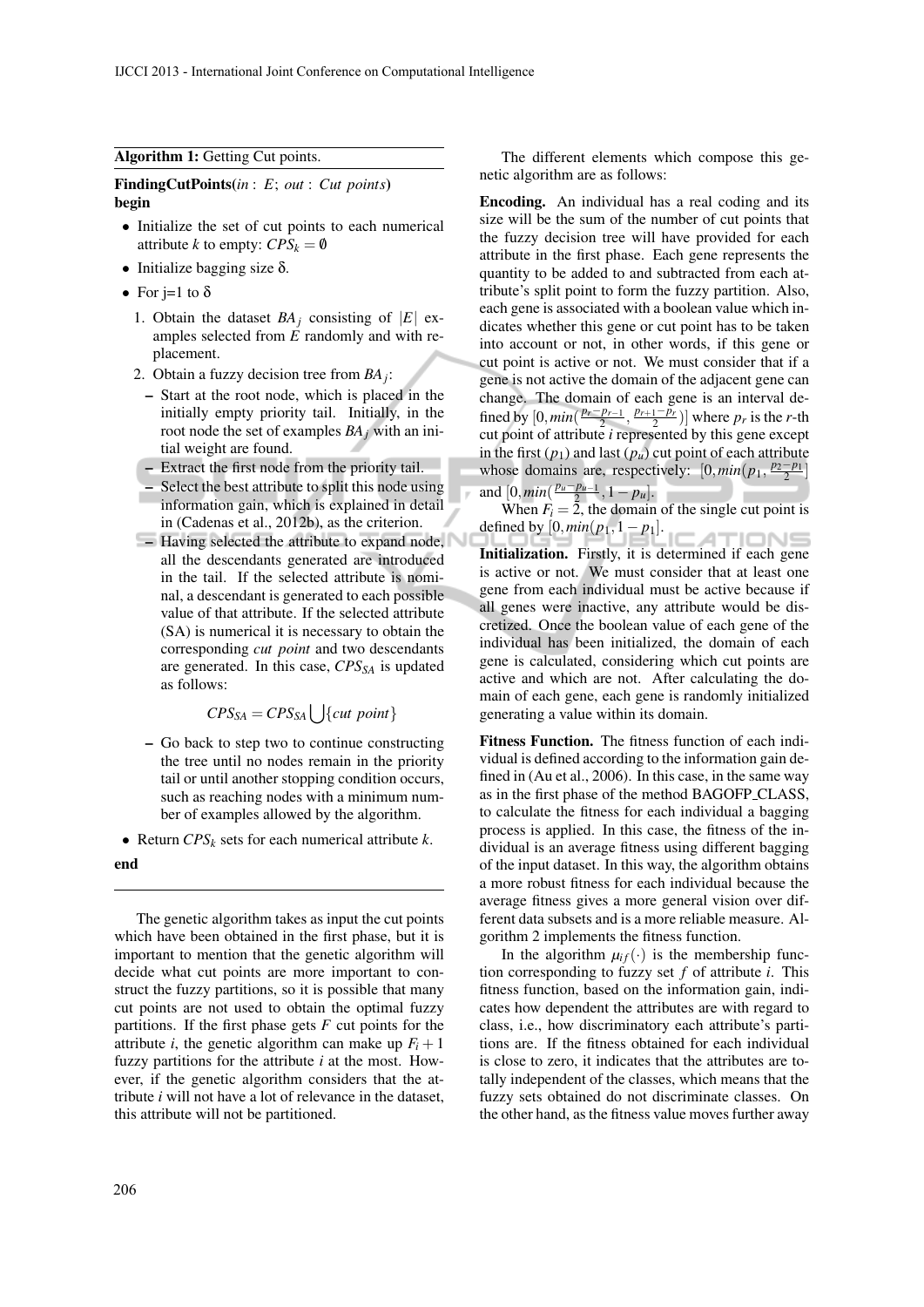from zero, it indicates that the partitions obtained are more than acceptable and may discriminate classes with good accuracy.

#### Algorithm 2: Fitness Function.

Fitness(*in* : *E, out* : *FinalFitness*) begin

- *•* Initialize bagging size β
- *•* Initialize *ValueFitness* = 0
- *•* For j=1 to β
	- 1. Obtain the dataset  $BA_j$  consisting of  $|E|$  examples selected from *E* randomly and with replacement.
	- 2. For each attribute  $i = 1, ..., |A|$ :
	- 2.1 For each set  $f = 1, ..., F_i$  of attribute *i* For each class  $k = 1, ..., |C|$  calculate the probability

$$
P_{ifk} = \frac{\sum_{e \in BA_{jk}} \mu_{if}(e)}{\sum_{e \in BA_j} \mu_{if}(e)}
$$

2.2 For each class  $k = 1, ..., |C|$  calculate the probability  $P_{ik} = \sum_{f=1}^{F_i} P_{ifk}$ 

**HN** 

- 2.3 For each  $f = 1, ..., F_i$  calculate the probability  $P_{if} = \sum_{k=1}^{|C|}$  $\sum_{k=1}^{\lvert \mathcal{C} \rvert} P_{ifk}$
- 2.4 For each  $f = 1, ..., F_i$  calculate the information gain of attribute *i* and set *f*

$$
I_{if} = \sum_{k=1}^{|C|} P_{ifk} \cdot \log_2 \frac{P_{ifk}}{P_{ik} \cdot P_{if}}
$$

2.5 For each  $f = 1, ..., F_i$  calculate the entropy

$$
H_{if} = -\sum_{k=1}^{|C|} P_{ifk} \cdot \log_2 P_{ifk}
$$

- 2.6 Calculate the *I* and *H* total of attribute *i*  $I_i = \sum_{f=1}^{F_i} I_{if}$  and  $H_i = \sum_{f=1}^{F_i} H_{if}$
- 3. Calculate the fitness as :

$$
ValueFitness = ValueFitness + \frac{\sum_{i=1}^{|A|} I_i}{\sum_{i=1}^{|A|} H_i}
$$

- *• FinalFitness* = *ValueFitness/*β
- *•* Return *FinalFitness*

end

Selection. Individual selection is by means of tournament, taking subsets with size 2. It must be taken into account that the best individual is always selected due to the elitism that the method carries out.

Crossover. The crossover operator is applied with a certain probability, crossing two individuals through a single point, which may be any one of the positions on the vector. Not all crossings are valid, since one of the restrictions imposed on an individual is that the individual must not have all its genes inactive. When crossing two individuals and this situation occurs, the crossing is invalid, and individuals remain in the population without interbreeding. If the crossing is valid, the domain for each gene is updated in the individuals generated. As in selection, the method applies elitism in this operator, so the best individual is not crossed.

Mutation. Mutation is carried out according to a certain probability at interval [0*.*01*,*0*.*2].

Since each gene has a boolean associated value which indicates whether the gene is active or not and the gene value represents the amount to add and subtract the cut point, the mutation operator is hybrid. In BAGOFP CLASS method when a gene has to mutate by chance, there are two options:

- 1. to activate or deactivate the gene and
- 2. to modify the amount to add and subtract to the cut point.

The first option allows us to explore new search spaces. When the second option is applied the slopes of the partition are modified. This last option is included in the method in order to adjust the slopes as much as possible and in this way to get better accuracy.

The method applies the first option 50% of the time and the second option 50% of the time.

When a gene is activated or deactivated, first, the boolean value associated to the gene is modified and then a check is made to make sure there are still active genes. If there are still active genes, their domains and the domains of adjacent genes must be updated. If all the individual genes are deactivated, the mutation process is not performed.

When the mutation have to modify the value to add and subtract, a randomly calculated value within its domain is generated.

Stopping. The stopping condition is determined by the number of generations.

The genetic algorithm should find the best possible solution in order to achieve a more efficient classification.

In the next section we show some computational experiments where we are going to compare using several datasets the accuracy in classification of discretizing with OFP CLASS method and with BAGOFP CLASS method. In these experiments, we can see that the behavior of the BAGOFP CLASS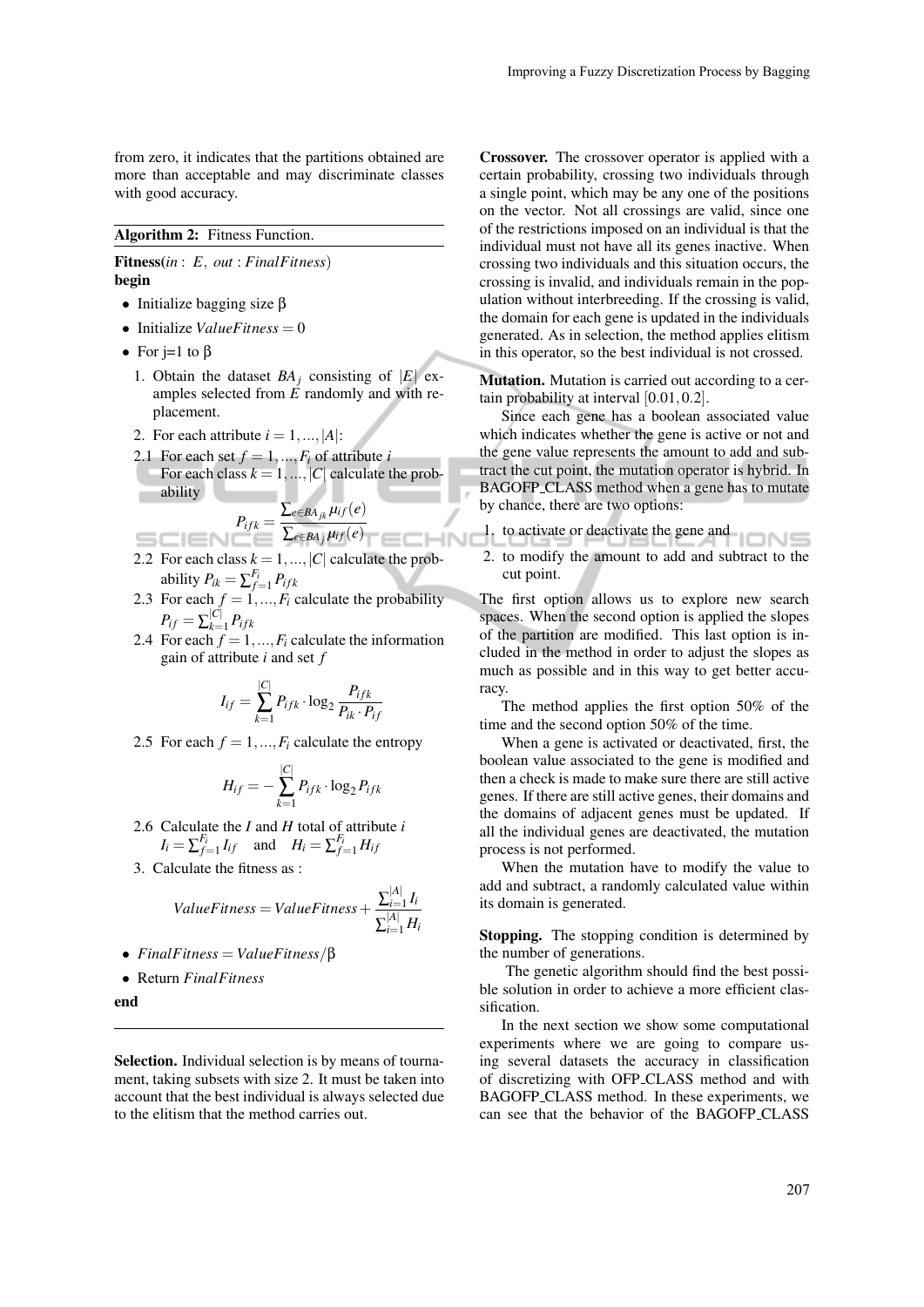method with datasets with a few examples is better than the previous method.

## 4 EXPERIMENTS

This section shows the details of the experimental framework. We present the datasets employed and we describe the experimental setup, the performance measure and the statistical test employed to analyze the results. Finally, we present and analyze the results obtained.

## 4.1 The Datasets and the Experimental Setup

The proposed approach is going to evaluate by means of experiments on various datasets selected from UCI machine learning repository (Frank and Asuncion, 2010). In addition, three high dimensional datasets (ADE, PRO, SRB) available in (Diaz-Uriarte and de Andrés, 2006) have been added. These datasets used to test the proposed approach are summarized in Table 1.

Table 1: Datasets.

| <b>Dataset</b>          | Abbr       | $ \mathbf{E} $ | $ {\bf A} $ | $ \mathbf{C} $ | rule           |
|-------------------------|------------|----------------|-------------|----------------|----------------|
| Australian credit       | <b>AUS</b> | 690            | 14          | $\overline{c}$ | <b>YES</b>     |
| <b>Breast Cancer W.</b> | BCW        | 699            | 9           | $\overline{c}$ | <b>YES</b>     |
| <b>Statlog Heart</b>    | <b>HEA</b> | 270            | 13          | $\overline{c}$ | <b>YES</b>     |
| <b>Iris Plant</b>       | IR P       | 150            | 4           | 3              | <b>YES</b>     |
| Vehicle                 | VEH        | 946            | 18          | 4              | <b>YES</b>     |
| Adenocarcinoma          | <b>ADE</b> | 76             | 9868        | $\overline{c}$ | NO.            |
| Apendicitis             | APE        | 106            | 7           | $\overline{c}$ | N <sub>O</sub> |
| Glass                   | GL A       | 214            | 9           | 7              | N <sub>O</sub> |
| Ionosphere              | <b>ION</b> | 351            | 34          | $\mathfrak{D}$ | N <sub>O</sub> |
| Prostate                | PRO        | 102            | 6033        | $\overline{c}$ | N <sub>O</sub> |
| Sonar                   | SON        | 208            | 60          | $\overline{c}$ | NO             |
| <b>SPECTF</b>           | <b>SPE</b> | 267            | 44          | 2              | NO             |
| Srbct                   | <b>SRB</b> | 63             | 2308        | 4              | N <sub>O</sub> |
| Wis. D. Breast C.       | WDB        | 569            | 31          | 2              | NO             |
| Wine                    | WIN        | 178            | 13          | 3              | NΟ             |

Table 1 shows the number of examples  $(|E|)$ , the number of attributes  $(|A|)$  and the number of classes  $(|C|)$ for each dataset. All the various dataset attributes are numerical except AUS dataset having six numerical attributes and eight nominal attributes. In addition, the last column "rule" of the Table 1 shows whether the dataset verifies the condition  $|E| \geq 10 \cdot |A| \cdot |C|$ . "Abbr" indicates the abbreviation of the dataset used in the experiments.

In order to evaluate the partitions obtained both in the OFP CLASS method and the BAGOFP CLASS method, we use an ensemble classifier called Fuzzy

Random Forest (FRF) (Cadenas et al., 2012a). This ensemble needs as input data a fuzzy partition for the numerical attributes. FRF ensemble was originally presented in (Bonissone et al., 2010), and then extended in (Cadenas et al., 2012a) to handle imprecise and uncertain data. The ensemble is composed of a set of fuzzy decision trees (FDTs).

The experimental parameters are as follows:

- *•* Parameters of the FRF ensemble.
	- Ensemble Size: 500 FDTs
	- Random selection of attributes from the set of available attributes: √ *|A|*
- Parameters for GA in both methods (OFP\_CLASS and BAGOFP CLASS).
- *◦* Individual Number: 100
- *◦* Generation Number: 250
- *◦* Crossover probability: 0.8
- *◦* Mutation probability: 0.1

# 4.2 Estimation of the Classification Performance and Validating the Experimental Results

To analyze the results obtained in the study, the following performance measure has been employed: to compare the results in the experiments the accuracy (number of successful hits relative to the total number of classifications) is used. More specifically, the accuracy medium obtained as the average accuracy of a 3*×*5-fold cross-validation is used.

To complete the experimental study, we perform an analysis of them in each subsection using statistical techniques. Following the methodology proposed by García et al. in (García et al., 2009) we use a nonparametric test.

We use the Wilcoxon signed-rank test to compare two methods. This test is a non-parametric statistical procedure for performing pairwise comparison between two methods. This is analogous with the paired t-test in non-parametric statistical procedures; therefore, it is a pairwise test that aims to detect significant differences between two sample means, that is, the behavior of two methods.

In order to carry out the statistical analysis R packet (Ihaka and Gentleman, 1996) has been used.

### 4.3 BAGOFP CLASS Method and Bagging Size Parameters

As we have commented in Sections 2 and 3, the use of bagging is justified by the fact that bagging can give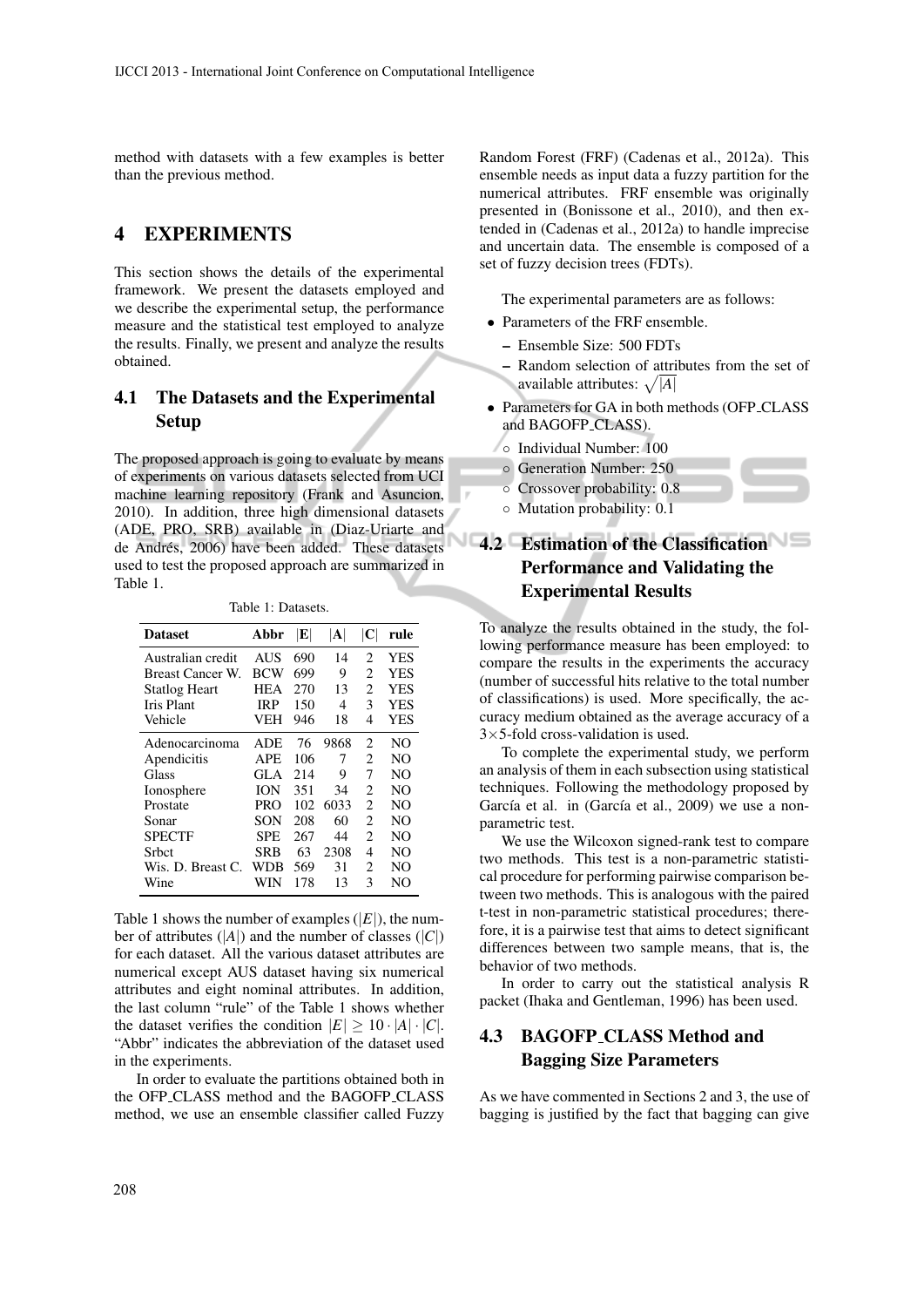substantial gains in accuracy when the classification method used is unstable (in our case, fuzzy decision trees). If perturbing the learning set can cause significant changes in the classifier constructed, the bagging can improve accuracy.

In this subsection we show computationally that fact. As a result of these tests, we will select the values for  $δ$  and  $β$  in the method.

To this end, we will show the behavior of the FRF classifier using different partitions obtained by the BAGOFP CLASS method. We will change the values of δ and β of the following way.

We will set the value of  $\beta = 1$ , and we will vary  $\delta$ from 1 to 20. Next, we will set  $\delta = 20$ , we will vary  $\beta$ from 2 to 30.

In Figures 2 and 3 the obtained results are shown using GLAS and ION datasets. The horizontal axis shows the different values  $(\delta,\beta)$  and the vertical axis the average accuracy of a  $3 \times 5$ -fold cross-validation.



Figure 2: Behavior of BAGOFP CLASS method with GLA dataset when vary parameters  $δ$  and  $β$ .



Figure 3: Behavior of BAGOFP CLASS method with ION dataset when vary parameters  $\delta$  and  $\beta$ .

As we can see in these figures, in the first changes of δ, the accuracy presents the biggest changes. Next, the behavior is stabilizing.

performance with all the datasets used in this work. Therefore, we will use these values for experiments Values of  $\delta = 20$  and  $\beta = 30$  have an acceptable of the next subsection:

• Parameters for BAGOFP\_CLASS method.

- *◦* In first phase δ bagging size: 20
- *◦* In second phase β bagging size: 30

## 4.4 Evaluation of the Classification **Performance**

The experiments are designed to evaluate the performance of the proposed approach. First, we compare the OFP CLASS method (Cadenas et al., 2012b) with the proposed method BAGOFP CLASS using datasets which verify the condition  $|E| \geq 10 \cdot |A| \cdot |C|$ . The accuracy results are shown in Table 2. And second, we compare these two discretization methods using the datasets that do not verify the condition. The accuracy results are shown in Table 3.

In Tables 2 and 3, training and test are the percentages of classification average accuracy (mean and standard deviation) for training and test datasets, respectively. Moreover, the obtained p-values, when comparing the results of the test phase using a Wilcoxon signed-rank test are shown. **IMMS** 

In Table 2 it is observed that the results obtained by the new method seem to be similar to the results obtained by OFP CLASS. Analyzing the different pvalues with  $\alpha = 0.05$ , we can conclude:

- *•* There are no significant differences between the datasets.
- *•* Globally, analyzing all the results obtained for different datasets, we can conclude that there are no significant differences between evaluating with the discretization of the method OFP CLASS and evaluating with the discretization of the new method BAGOFP CLASS.

Table 2: Results obtained by FRF after classifying the datasets that verify  $|E| > 10 \cdot |A| \cdot |C|$  using the discretization obtained by OFP CLASS and BAGOFP CLASS.

| <b>OFP_CLASS</b>                                       |                                                                                                           | <b>BAGOFP_CLASS</b> |                                                    |  |
|--------------------------------------------------------|-----------------------------------------------------------------------------------------------------------|---------------------|----------------------------------------------------|--|
| training                                               | test                                                                                                      |                     | training test p-value                              |  |
|                                                        | AUS $99.85_{0.15}$ $86.42_{2.94}$ $100_{0.00}$ $86.81_{3.12}$ 0.1768                                      |                     |                                                    |  |
| <b>BCW</b> 99.74 <sub>0.10</sub> 96.13 <sub>1.27</sub> |                                                                                                           |                     | $98.19_{0.22}$ $95.90_{1.55}$ 0.7772               |  |
| <b>HEA</b> 97.84 <sub>0.54</sub> 79.01 <sub>5.34</sub> |                                                                                                           |                     | 98.92 <sub>0.41</sub> 79.26 <sub>6.56</sub> 0.5092 |  |
|                                                        | <b>IRP</b> 97.78 <sub>0.92</sub> 96.67 <sub>3.26</sub> 98.98 <sub>0.62</sub> 96.22 <sub>3.16</sub> 0.6578 |                     |                                                    |  |
|                                                        | VEH 93.60 <sub>0.47</sub> 71.16 <sub>3.48</sub> 99.99 <sub>0.02</sub> 71.55 <sub>4.80</sub> 0.4325        |                     |                                                    |  |
|                                                        | aver. 97.76 <sub>0.44</sub> 85.88 <sub>3.26</sub> 99.21 <sub>0.26</sub> 85.95 <sub>3.84</sub> 0.5805      |                     |                                                    |  |

In Table 3 it is observed that the results obtained by the new method seem to be better than the results obtained by OFP CLASS. Analyzing the different pvalues with  $\alpha = 0.05$ , we can conclude: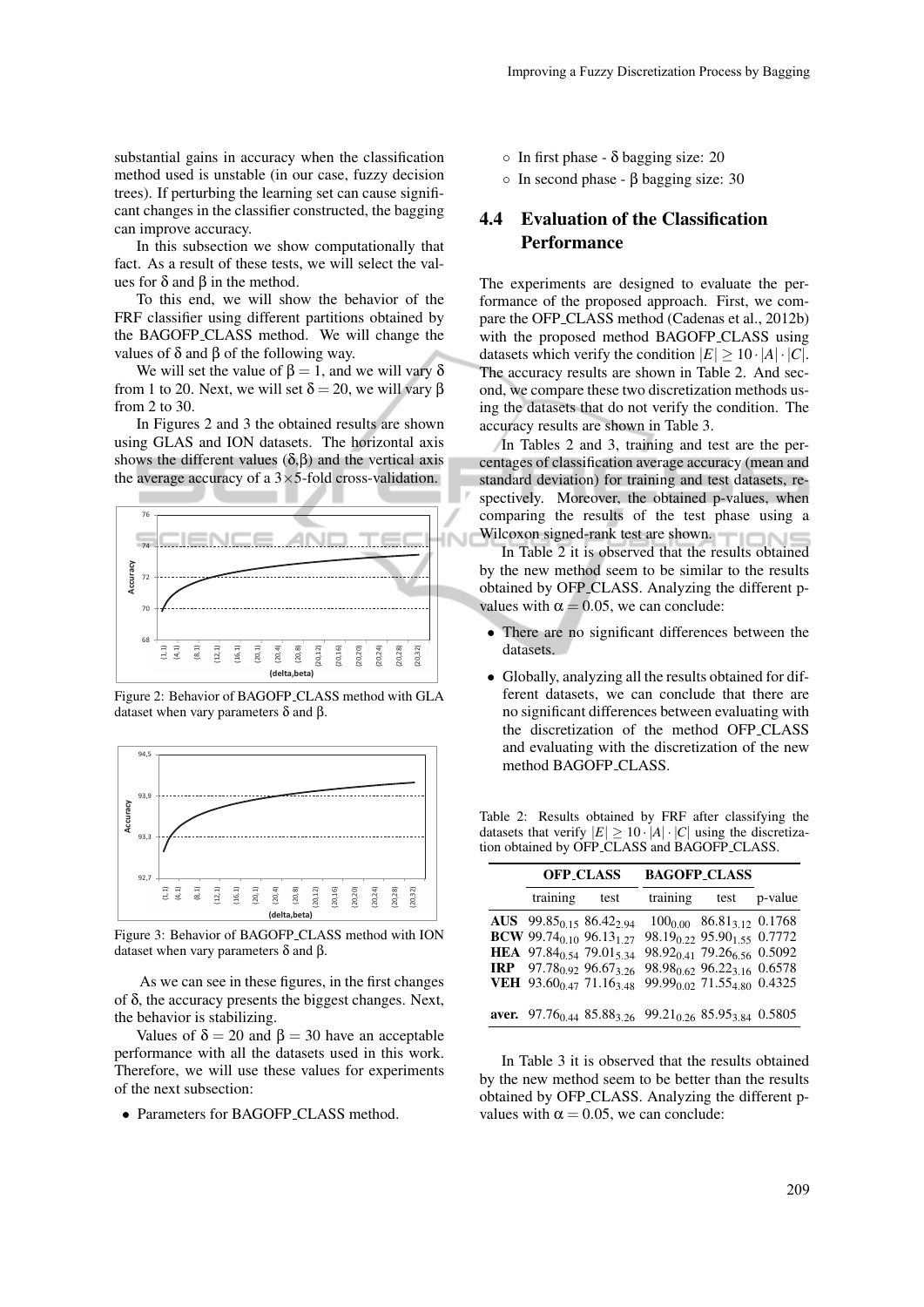- *•* For all datasets, the analysis indicates that there are significant differences between the two methods, where BAGOFP CLASS is the best method.
- *•* Globally, analyzing all the results obtained for different datasets, we can conclude that there are significant differences between evaluating with the discretization of the method OFP CLASS and evaluating with the discretization of the new method. The method which gets the best average accuracy is BAGOFP CLASS.

Table 3: Results obtained by FRF after classifying the datasets that do not verify  $|E| \ge 10 \cdot |A| \cdot |C|$  using the discretization obtained by OFP CLASS and BAGOFP CLASS.

| <b>OFP_CLASS</b>                                        |                       | <b>BAGOFP_CLASS</b>   |                                                     |         |
|---------------------------------------------------------|-----------------------|-----------------------|-----------------------------------------------------|---------|
| training                                                | test                  | training test         |                                                     | p-value |
| $ADE 84.32_{2.05}$                                      | 81.94996              | $100_{0.00}$          | 85.069830.01102                                     |         |
| $APP 90.33_{1.80}$                                      | 88.337.95             | 94.02 <sub>0.86</sub> | $90.25_{5}$ 72 $0.00529$                            |         |
| <b>GLA</b> 85.82 <sub>1.03</sub>                        | $69.80_{5.60}$        | $100_{0.00}$          | 73.38 <sub>6.68</sub> 0.01199                       |         |
| ION $95.89_{0.41}$                                      | 93.07 <sub>2.38</sub> | $100_{0.00}$          | $94.11_{2.05}$ 0.00424                              |         |
| <b>PRO</b> 94.93 <sub>1.36</sub>                        | $89.84_{6.98}$        | 100 <sub>0.00</sub>   | 93.78536 0.00464                                    |         |
| <b>SON</b> 93.59 <sub>1.59</sub>                        | $80.31_{5,11}$        | $100_{0.00}$          | 83.68 <sub>4.72</sub> 0.00105                       |         |
| <b>SPE</b> 79.81 <sub>0.97</sub> 79.41 <sub>4.12</sub>  |                       | $100_{0.00}$          | $81.784$ 58 0.00108                                 |         |
| <b>SRB</b> 94.58 <sub>1.72</sub> 78.46 <sub>13.54</sub> |                       | $100_{0.00}$          | 96.79 <sub>3.77</sub> 0.00109                       |         |
| WDB 93.99 <sub>0.41</sub> 93.79 <sub>2.23</sub>         |                       | $100_{0.00}$          | 95.49 <sub>1.66</sub> 0.00692                       |         |
| WIN 94.33 <sub>1.28</sub> 93.82 <sub>3.54</sub>         |                       | $100_{0.00}$          | $97.57_{1.76}$ 0.00253                              |         |
|                                                         |                       |                       |                                                     |         |
| aver. $90.76_{1.26}$ 84.88 <sub>6.14</sub>              |                       |                       | 99.40 <sub>0.09</sub> 89.19 <sub>4.61</sub> 2.2e-16 |         |

Figure 4 shows, in an illustrative way, the results obtained using BAGOFP CLASS and OFP CLASS methods with datasets containing enough examples.



Figure 4: Comparing results of datasets verifying  $|E| \geq 10$  *· |A|·|C|*.

Figure 5 shows in an illustrative way the results obtained using BAGOFP CLASS and OFP CLASS methods with datasets containing few examples.

In general, with the datasets used (which either verify or do not verify  $|E| \geq 10 \cdot |A| \cdot |C|$  we can con-



Figure 5: Comparing results of datasets that do not verify  $|E| \geq 10 \cdot |A| \cdot |C|$ .

clude that the proposed method is useful. When the datasets do not verify the condition, the fundamental difference of the new method of discretization is the partitioning of the attributes. The most important attributes in the classification are partitioned possibly into more parts and more precisely.

From the computational viewpoint, the introduction of bagging and therefore an iterative process in both phases increases the runtime of the method. However, as discussed in Section 2, bagging can be computationally efficient because it can be implemented in a parallel or distributed way.

#### 5 CONCLUSIONS

In this study we have presented an improvement on a discretization method, in order to get better partitions and better accuracy in the classification task with small size datasets.

The discretization method is divided into two phases. On the one hand, in the first phase the method uses a fuzzy decision tree to search possible cut points to create partitions. On the other hand, in the second phase a genetic algorithm is used to construct the fuzzy partitions taking as input data, the cut points obtained in the first phase.

The way to improve the discretization method is using a bagging process into the two phases. The capacity of bagging to improve the accuracy of unstable classifiers is exploited in the first phase of the method based on fuzzy decision trees. In addition, the use of the bagging procedure allows the discretization of more attributes when datasets have a few training examples compared with the number of attributes, in other word, when the rule  $|E| \geq 10 \cdot |A| \cdot |C|$  is not verified.

Also we have presented several experiments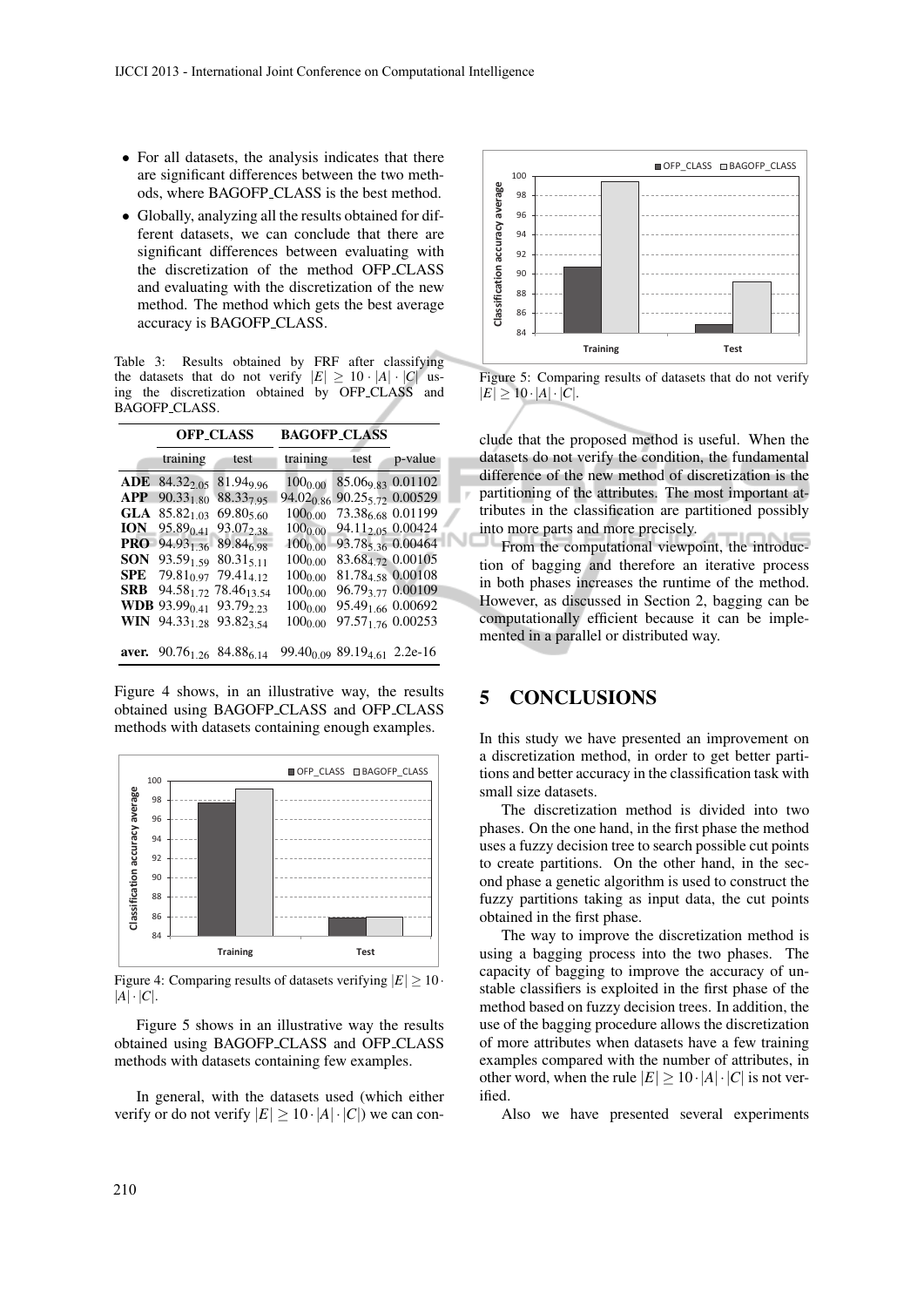where the new proposed method using bagging gets better accuracy in classification with this kind of datasets. These conclusions have been validated by applying statistical techniques to analyze the behavior of different methods in the experiments.

Improve the discretization of numerical attributes in small size datasets is important like previous step to carry out feature selection in microarrays data which is a topic of current interest and we want to carry out the feature selection using a fuzzy ensemble which needs a partition of the numerical attributes.

### ACKNOWLEDGEMENTS

Supported by the project TIN2011-27696-C02-02 of the Ministry of Economy and Competitiveness of Spain. Thanks also to "Fundación Séneca - Agencia de Ciencia y Tecnología de la Región de Murcia" (Spain) for the support given to Raquel Martínez by the scholarship program FPI.

#### REFERENCES

- Antonelli, M., Ducange, P., Lazzerini, B., and Marcelloni, F. (2011). Learning knowledge bases of multiobjective evolutionary fuzzy systems by simultaneously optimizing accuracy, complexity and partition integrity. *Soft Computing*, 15:2335–2354.
- Armengol, E. and García-Cerdana, A. (2012). Refining discretizations of continuous-valued attributes. In *The 9th International Conference on Modeling Decisions for Artificial Intelligence*, pages 258–269.
- Au, W. H., Chan, K. C., and Wong, A. (2006). A fuzzy approach to partitioning continuous attributes for classification. *IEEE Tran, Knowledge and Data Engineering*, 18(5):715–719.
- Bonissone, P. P., Cadenas, J. M., Garrido, M. C., and Díaz-Valladares, R. A. (2010). A fuzzy random forest. *International Journal of Approximate Reasoning*, 51(7):729–747.
- Breiman, L. (1996a). Bagging predictors. *Maching Learning*, 24(2):123–140.
- Breiman, L. (1996b). Heuristics of instability and stabilization in model selection. *Annals of Statistics*, 24(6):2350–2383.
- Cadenas, J. M., Garrido, M. C., Martínez, R., and Bonissone, P. P. (2012a). Extending information processing in a fuzzy random forest ensemble. *Soft Computing*, 16(5):845–861.
- Cadenas, J. M., Garrido, M. C., Martínez, R., and Bonissone, P. P. (2012b). Ofp\_class: a hybrid method to generate optimized fuzzy partitions for classification. *Soft Computing*, 16:667–682.
- Cox, E. (2005). *Fuzzy Modeling and Genetic Algorithms for Data Mining and Exploration*. Morgan Kaufmann Publishers, New York, USA.
- Der-Chiang, L. and Chiao-Wen, L. (2012). Extending attribute information for small data set classification. *IEEE Transactions on Knowledge and Data Engineering*, 24:452–564.
- Der-Chiang, L., Chien-Chih, C., Che-Jung, C., and Wu-Kuo, L. (2012). A tree-based-trend-diffusion prediction procedure for small sample sets in the early stages of manufacturing systems. *Expert Systems with Applications*, 39:1575–1581.
- Diaz-Uriarte, R. and de Andrés, S. A. (2006). Gene selection and classification of microarray data using random forest. *BMC Bioinformatics*, 7(3).
- Dimitrova, E. S. and Vera-Licona, M. P. (2010). Discretization of time series data. *Journal in Computational Biology*, 17(6):853–868.
- Frank, A. and Asuncion, A. (2010). *UCI Machine Learning Repository*. University of California, Irvine, School of Information and Computer Sciences.
- García, S., Fernández, A., Luengo, J., and Herrera, F. (2009). A study statistical techniques and perfor-OVImance measures for genetics-based machine learning: accuracy and interpretability. *Soft Computing*, 13(10):959–977.
	- Ihaka, R. and Gentleman, R. (1996). R: A language for data analysis and graphics. *Journal of Computational and Graphical Statistics*, 5(3):299–314.
	- Jain, A. K. (2000). Statistical pattern recognition: A review. *IEEE Transactions on Pattern Analysis and Machine Intelligence*, 22:4–37.
	- Kianmehr, K., Alshalalfa, M., and Alhajj, R. (2010). Fuzzy clustering-based discretization for gene expression classification. *Knowledge and Information Systems*, 24:441–465.
	- Liu, B., Cui, Q., Jiang, T., and Ma, S. (2004). A combinational feature selection and ensemble neuralnetwork method for classification of gene expression data. *BMC Bioinformatics*, 5(1).
	- O'Reilly, C. A. (1982). Variations in decision makers' use of information sources: the impact of quality and accessibility of information. *Academy of Management Journal*, 25(4):756–771.
	- Qureshi, T. and Zighed, D. A. (2009). A soft discretization technique for fuzzy decision trees using resampling. *Intelligent Data Engineering and Automated Learning - IDEAL 2009, Lecture Notes in Computer Science*, 5788:586–593.
	- Unler, A. and Murat, A. (2010). A discrete particle swarm optimization method for feature selection in binary classification problems. *European Journal of Operational Research*, 206:528–539.
	- Wang, C., Wang, M., She, Z., and Cao, L. (2012). Cd: A coupled discretization algorithm. *Advances in Knowledge Discovery and Data Mining Lecture Notes in Computer Science*, 7302:407–418.
	- Wang, Y. and Witten, I. (1997). Inducing model trees for continuous classes. In *Proceedings of the poster pa-*